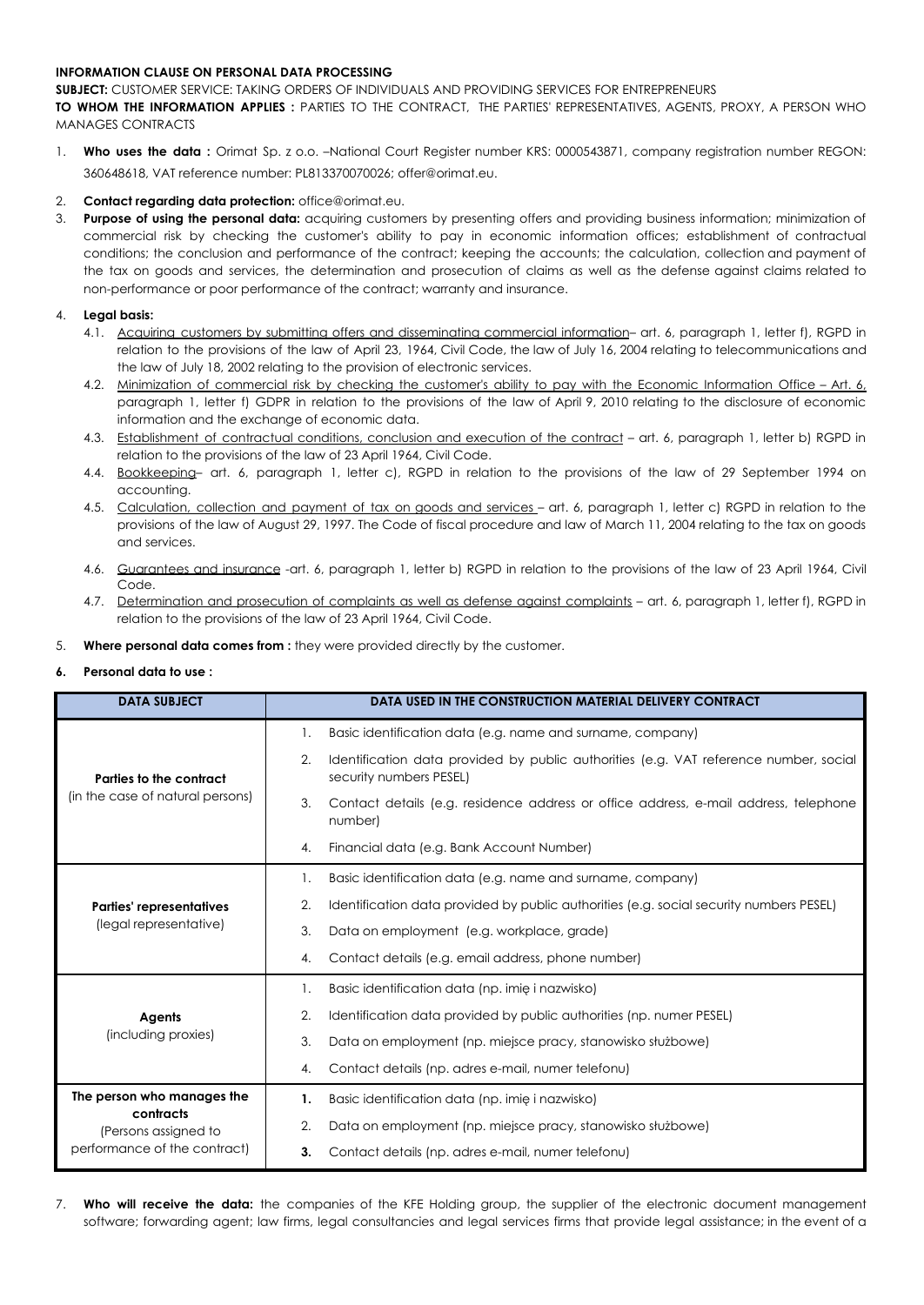possible recovery procedure - the entities mandated to collect debts, the financial establishments whose products and services the Client will use in the context of external financing of the purchase (credit, loan, leasing).

- 8. **The data retention period:** personal data will be kept for the duration of the contract, then for 6 years, from the date of the start of the limitation period. After the expiration of these deadlines, personal data will be deleted.
- 9. **Why is it so long? :** the storage of data for the duration of the contract is necessary for its execution. The storage of data after the expiration of the term of the contract is necessary to establish and pursue claims and defend against claims in the event of breach or improper performance of the contract. The limitation period for complaints is defined in art. 118. of the law of April 23, 1964, Civil Code. The day on which the limitation period for complaints begins is determined in accordance with Art. 120 of the law of April 23, 1964, Civil Code.